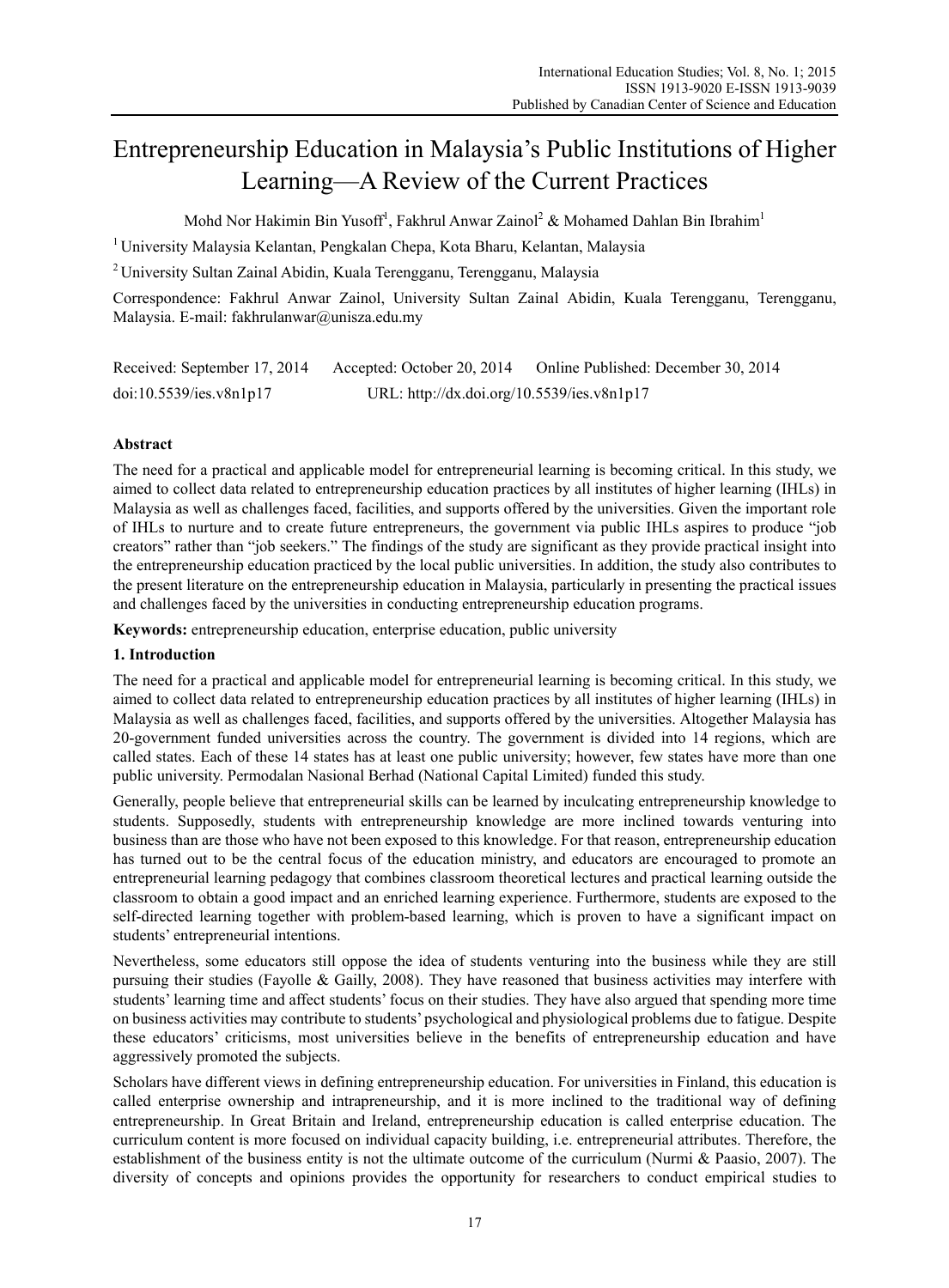narrow the gap in the existing relevant literature. The findings from this particular study will also provide a basis to develop a new entrepreneurship education model that considers the deficiencies in the current model. The proposed model would become a blueprint and act as guidelines for all IHLs to implement effective entrepreneurship education programs and activities.

Our main objective for this study was to collect data about the entrepreneurship programs conducted and support provided by Malaysia's public IHLs. The study is also aimed to identify challenges faced by the universities while promoting their entrepreneurship education programs. Given the important role of IHLs to nurture and to create future entrepreneurs, the government via public IHLs aspires to produce "job creators" rather than "job seekers." The findings of the study are significant as they provide practical insight into the entrepreneurship education practiced by the local public universities. In addition, the study also contributes to the present literature on the entrepreneurship education in Malaysia, particularly in presenting the practical issues and challenges faced by the universities in conducting entrepreneurship education programs.

# **2. Methodology**

For this study, we used a qualitative approach where the data were gathered via structured, personal interviews and open-ended questions. We selected this stratified sampling approach and the respondents from each of the 20 public universities. The respondents were personally responsible in the administration, supervision, and coordination of entrepreneurship programs at their respective universities. The data gathered were analysed using a descriptive comparison technique.

The questionnaires were divided into six parts. Part A was about the university's entrepreneurship development model. The respondents were required to answer on the availability of such model and whether it is documented as a policy paper. Most of the questions in Part A consisted of dichotomous questions that required respondents to give a yes or no answer. Part B consisted of four questions. The first question was about whether each respondent's school had a compulsory entrepreneurship course. Secondly, respondents reported the credit hours allocated for the course (if any). The third question required respondents to complete the information on the programs undertaken by the university such as the "Students Entrepreneurship Training Series" or "Modules and Students Basic Entrepreneurship Course." We also requested that the respondents furnish information on the entrepreneurship co-curriculum activities at their universities, including exhibitions, ad-hoc sales stalls, community services, tea-talk, and promotion, among others. The fourth question addressed the issue of the lecturers' qualifications. We asked respondents to identify an area of expertise for a skilled lecturer. Part C included questions about the entrepreneurship education's targeted group and the university's policies regarding student business activities.

In Part D, the questions were about the entrepreneurship support programs available in the respondents' respective IHLs. We asked respondents to identify the availability of support, the type of support, and the programs held to promote entrepreneurship education programs. The questions in Part E were about the effectiveness of the entrepreneurship curriculum practiced by the IHLs. Respondents responded to questions about the effectiveness of the curriculum and the number of graduate entrepreneurs that university had produced. In addition, we asked respondents to list the problems and challenges faced by students, and then to propose solutions to overcome the problems. Finally, Part F included questions to gather the information pertaining to the respondents' demographic profiles, such as age, education levels, areas of expertise, locations, yeasr of services, and employers' addresses.

# **3. Literature Review**

Entrepreneurship plays an important role in promoting economic activities in the country by creating job opportunities, and it contributes significantly to the country's gross domestic product (National SME Development Council, 2007). Considering the significant contribution to the economic development and prosperity of the country, the government has intensified its effort in promoting entrepreneurship activities among its citizens. Besides acting as a catalyst to wealth creation, entrepreneurial activities also bring benefits in terms of less dependence on the government in providing job opportunities. Thus, nurturing the mental attitude towards entrepreneurial activities among students can be done through the entrepreneurship education process (Gorman, Hanlon, & King, 1997).

# *3.1 Nurturing Entrepreneurship Culture via Formal Education*

Previous studies have shown that entrepreneurship is a discipline similar to any other discipline and therefore it can be learned. A person is neither born nor fated to be an entrepreneur. Researchers have expressed the belief that entrepreneurs can be created by way of effective education, training, and the nurturing process. Drucker (1994) posited that: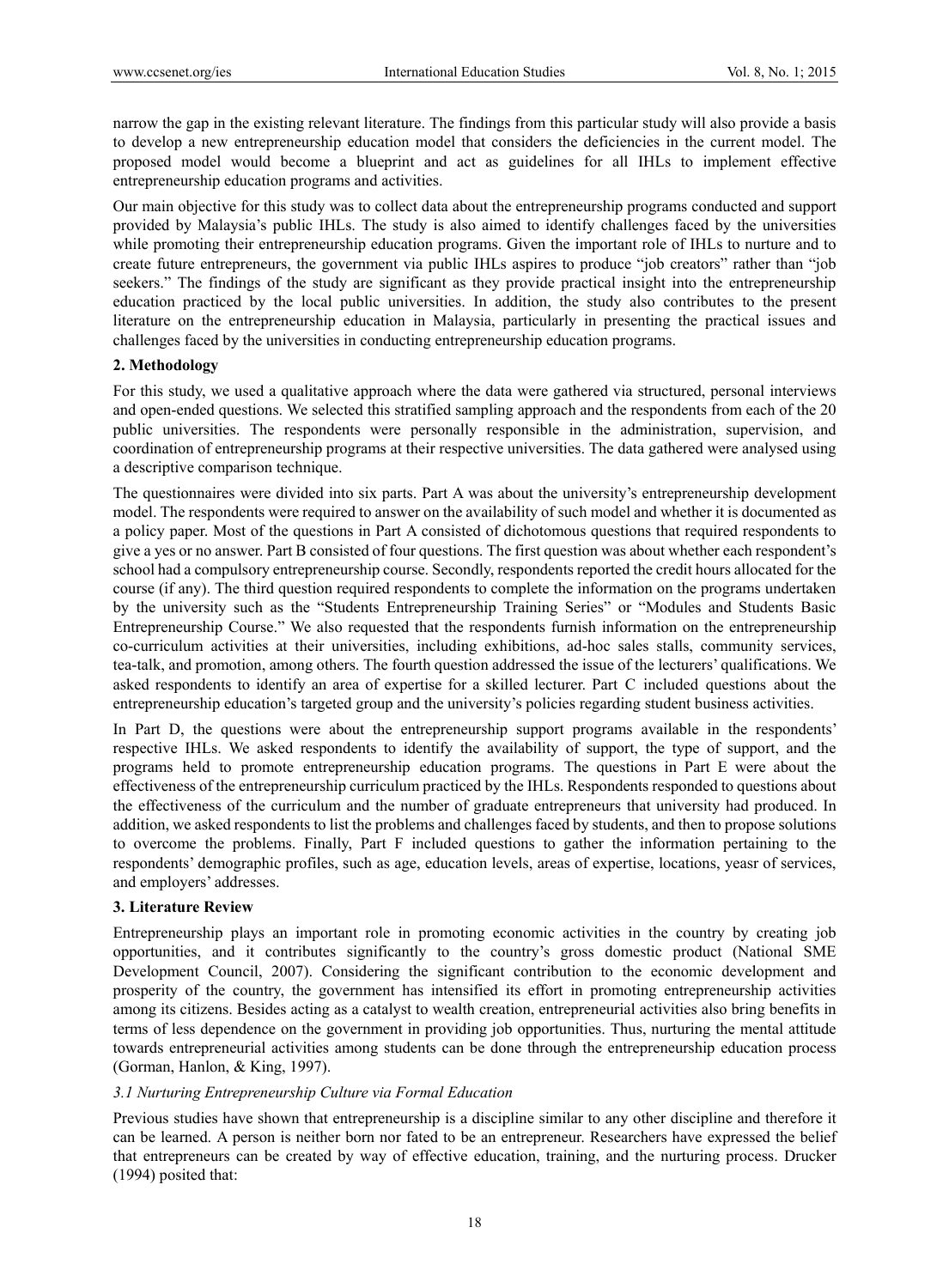Most of what you hear about entrepreneurship is all wrong. It's not magic, it's not mysterious; and it has nothing to do with genes. It's a discipline and, like any other discipline, it can be learned.

Based on the above argument, the entrepreneurship programs offered by local public universities either in the form of a compulsory core subject or embedded in the curriculum is aimed to produce as many graduate entrepreneurs as possible. Nevertheless, the impact has not been satisfactory if the program has failed to attract graduates to venture into entrepreneurship activities immediately after graduation. This phenomenon attracts sceptics who criticize public universities for failing to produce graduate entrepreneurs, while other institutions, such as technical and other vocational training centres, have succeeded. A study conducted by Cheng, Chan, and Mahmood (2009), revealed that the effectiveness of entrepreneurship education in Malaysia is correlated with the content of the curriculum. The study revealed that the content of the present curriculum has not met the requirements and that there is a clear mismatch with the students' expectations.

#### *3.2 The Essentials of Entrepreneurship Education*

The main objective of entrepreneurship education in public IHLs is to produce entrepreneurial graduates as well as graduate entrepreneurs. Entrepreneurship education has been promoted based on the belief that entrepreneurship can be nurtured and learnt. In addition, continuous exposure to entrepreneurship activities can enhance students' inclination to venture into these activities. In addition to a students' acquiring the entrepreneurship knowledge and experience, their family backgrounds, personal experiences, and external environment were also found to influence their intentions towards involvement in entrepreneurship activities. People with a family background in business tend to have higher inclinations towards entrepreneurial activities compared to those who do not (Dahlan, Hakimin, & Azwin, 2010). Early and continuous exposure to entrepreneurship activities have inculcated the tacit knowledge that was found to positively influence a person's intention and behaviour to venture into business in particular. On the other hand, students who have been exposed to entrepreneurship education were found to positively correlate to an inclination towards venturing into business. They possessed entrepreneurial characteristics and act entrepreneurially compared to other student without similar exposure (Cheng et al., 2009). Thus, entrepreneurship education becomes vital to nurturing and encouraging students to choose entrepreneurship as a career option. Therefore, the number of graduate entrepreneurs will likely increase if more students are exposed to entrepreneurship education programs and activities in the university. Curriculum, however, should be designed to maximize students' learning experience via the entrepreneurship education and enterprise education models. Conversely, students who have previous working experience could perform entrepreneurially as they already possess many entrepreneurial characteristics. Under the current employment scenario, prospective employers prefer students who can act entrepreneurially as they are able to deal with the dynamics of the business environment (Tan  $\&$  Ng, 2006).

#### *3.3 The Delivery Method*

Most of the existing entrepreneurship education curriculum emphasises the theoretical knowledge and gives less attention to the practical application of the subject. The programs accentuate the established knowledge; however, they are frail on skill development and tacit experiences, which are critical features for nascent entrepreneurs (Dhliwayo, 2008). Presently, in the conventional way of teaching entrepreneurship, students are exposed to the philosophy and theory with minimum exposure to the practical aspects. The applications to imagination, creativity, and innovation have only been theoretically explained, and as a result, students have been unable to emulate and grasp the experience of being an entrepreneur. This particular shortcoming needs to be revamped as its failure entails serious implications on government expenditures because it involves a huge amount of money and wastes a lot of time. In addition, an urgent review of the conventional approach is needed as it does not emphasise the lecturer's abilities within the entrepreneurship subject. Such a review is more critical for cases when the lecturer has insufficient experience and knowledge about entrepreneurship. To overcome such a problem, the entrepreneurship educators' competency should be intensified via continuous learning and competency-building through business sabbaticals in order for them to gain more experience that would enhance their teaching effectiveness. Experiential learning is a pedagogical approach that enhances the process of knowledge acquisition via an experience-transformation process. This approach postulates that effective learning can only take place when experience is acquired (Dhliwayo, 2008).

Due to the weaknesses that have prevailed in the current teaching techniques, many researchers have introduced a number of teaching approaches in entrepreneurship education. New learning models have been promoted to enhance the effectiveness of the process of nurturing and motivating students towards entrepreneurial activities. A South African University has come out with the "Entrepreneurial Performance Education Model" (EPEM) and the "Entrepreneurial Education Model" (EEM) (Van Vuuren & Nieman, 1999). EPEM emphasizes motivation,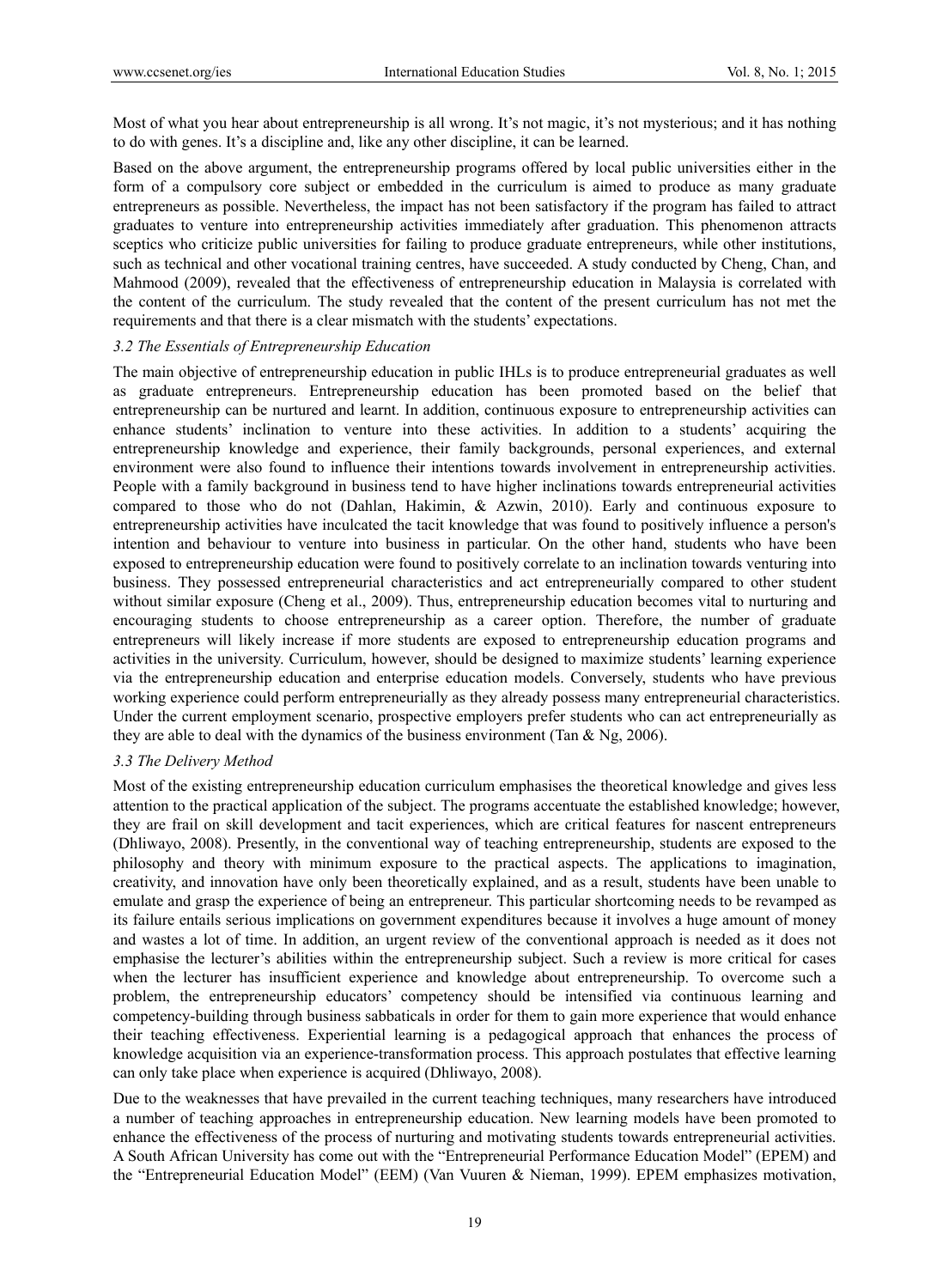entrepreneurial skills, and business skills that influence entrepreneurial performance. EEM takes into account the fact that the facilitator and the teaching approach are essential elements in the education program (Pretorius, Nieman, & van Vuuren, 2005).

Cheng et al.'s (2009) study showed that university students have indicated no significant relationship between entrepreneurship knowledge and intent to venture into business. The study revealed that the current entrepreneurship education has failed to enhance students' inclination to choose entrepreneurship as a career option. Respondents gave such feedback as the following: inexperienced lecturers, ineffective methodologies that are examination oriented and too theoretical, and insufficient practical exposure. Cheng et al. (2009) also found that 84% of the programs were conducted via lectures, 11.5% by way of case study, and 6.3% lectures were delivered by guest speakers. The study showed that most of the entrepreneurship learning process was done through classroom teaching, which is theoretical in nature. The findings suggested that entrepreneurship philosophy was not well delivered because the majority of the respondents perceived entrepreneurs as being born and therefore an average person could not be trained. Such a myth may drive students to assume that nobody can turn him or herself into a successful entrepreneur even when acquiring entrepreneurship education (Jones & English, 2004), or that no one can become an entrepreneur unless he or she were born to be one.

# **4. Findings**

We have divided the findings of the current study into three subsections: (1) findings about the support according to each university's authority and type of support, (2) related activities, and (3) the respondents' challenges and suggestions to resolve such problems.

Malaysia has 20 public universities located across the country, and each state has at least one public university. The study found that only 1 out of the 20 universities has not introduced any entrepreneurship program–Universiti Pertahanan Malaysia (Defence University of Malaysia). The reason for this lack is that this university's educational objective is to produce high ranking army personnel, thus they have nothing to do with entrepreneurship. The survey results showed that 19 public universities have indicated that they carry out entrepreneurship programs as a core subject. Details of the finding are in the following subsections.

# *4.1 Support*

Table 1 below summarizes the various types of support that may enhance the success of entrepreneurship programs executed in Malaysia's public universities.

# 4.1.1 The Management Support

85% of the respondents agreed that the entrepreneurship programs received strong support from their universities' top management. The balance of 15% claimed that their entrepreneurship programs are not well supported by the top management.

#### 4.1.2 Infrastructure Support

80% of the respondents agreed that the infrastructure for entrepreneurship activities were available in the universities while 25% of the respondents claimed that their universities had insufficient infrastructure available to support the entrepreneurship programs.

#### 4.1.3 Promotion, Funding, and Advisory

25% of the respondents claimed they did not conduct a comprehensive promotion program to promote the entrepreneurial activities and programs among students. Six universities were found to have no provision for funding students' business activities while seven universities did not have external experts to advise on the conducted programs.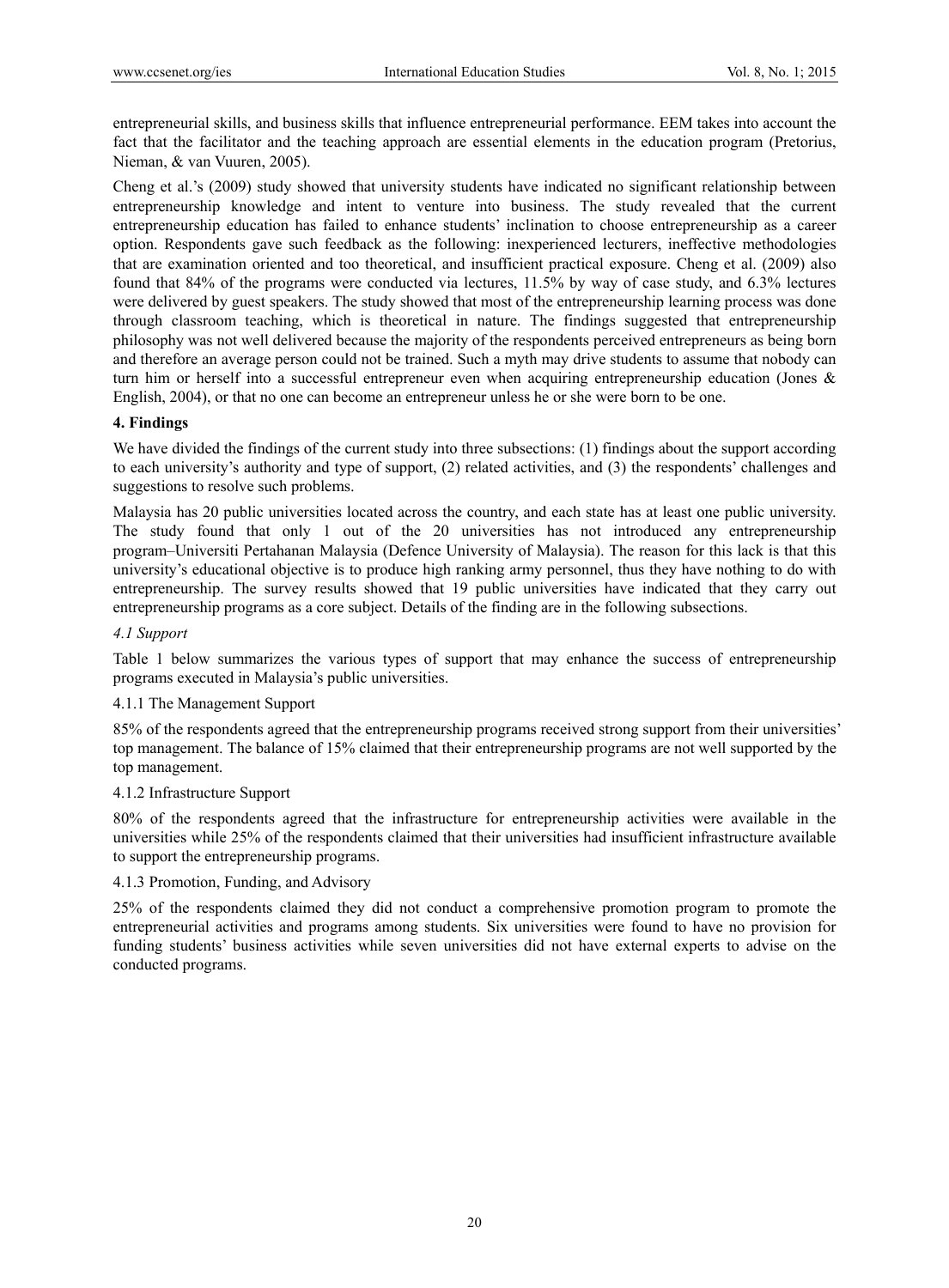| Institute of Higher Learning | Support    |                |           |         |           |
|------------------------------|------------|----------------|-----------|---------|-----------|
|                              | Management | Infrastructure | Promotion | Funding | Advisory  |
| Univ Malaysia Kelantan       |            |                | X         | X       |           |
| Univ Teknoloji Malaysia      |            |                | X         | X       |           |
| Univ Teknologi Hussin Onn    | V          |                |           | X       | X         |
| Univ Sains Malaysia          |            |                |           |         |           |
| Univ Malaya                  |            |                |           |         |           |
| Univ Kebangsaan Malaysia     | V          |                |           |         |           |
| Univ Putra Malaysia          |            |                |           |         |           |
| Univ Teknologi MARA          |            |                |           |         |           |
| Univ Malaysia Perlis         |            |                |           |         |           |
| Univ Utara Malaysia          |            |                |           |         |           |
| Univ Malaysia Pahang         | X          | X              |           |         | X         |
| Univ Sultan Zainal Abidin    | V          | X              | X         |         | X         |
| Univ Malaysia Terengganu     | V          | X              |           |         | X         |
| Univ Perguruan Sultan Idris  | $\sqrt{}$  | $\sqrt{}$      |           | X       | $\sqrt{}$ |
| Univ Pertahanan Malaysia     | X          | X              | X         | X       | X         |
| Univ Sains Islam Malaysia    | $\sqrt{}$  | V              | V         | V       | V         |
| Univ Teknikal Melaka         | X          | X              | X         | X       | X         |
| Univ Malaysia Sabah          |            |                |           |         |           |
| Univ Malaysia Sarawak        |            |                |           |         |           |
| Univ Islam Antarabangsa      |            |                |           |         |           |

# Table 1. List of support offered

# *4.2 Activities*

# 4.2.1 Entrepreneurship Development Model

Most of the universities have adopted an education model for entrepreneurship programs as outlined by the Ministry of Education (MOE). However, three universities have applied their own models. The IHLs are Universiti Malaysia Kelantan, Univversit Utara Malaysia, and Universiti Teknologi MARA.

# 4.2.2 Entrepreneurship Courses

All respondents agreed that, in order to adhere to policy stipulated by MOE, their university have made an entrepreneurship course compulsory for all students. However, each IHL has slight differences in terms of the number of credit hours given to students, including between two and three credits.

4.2.3 Students Entrepreneurship Training, Entrepreneurship Students Basic Course, and Graduate Entrepreneur Development Programs

All of the programs are implemented at each of the public IHLs except the National Defence University of Malaysia. UMK, however, has used different terminology and approaches in implementing these programs.

# 4.2.4 Entrepreneurial Activities

The entrepreneurial activities that include seminars, workshops, community service, entrepreneurship clubs (or a combination of these) have been implemented in all IHLs as extra-curricular activities. Additionally, some IHLs have been implementing their own programmes, as shown in the Table 2.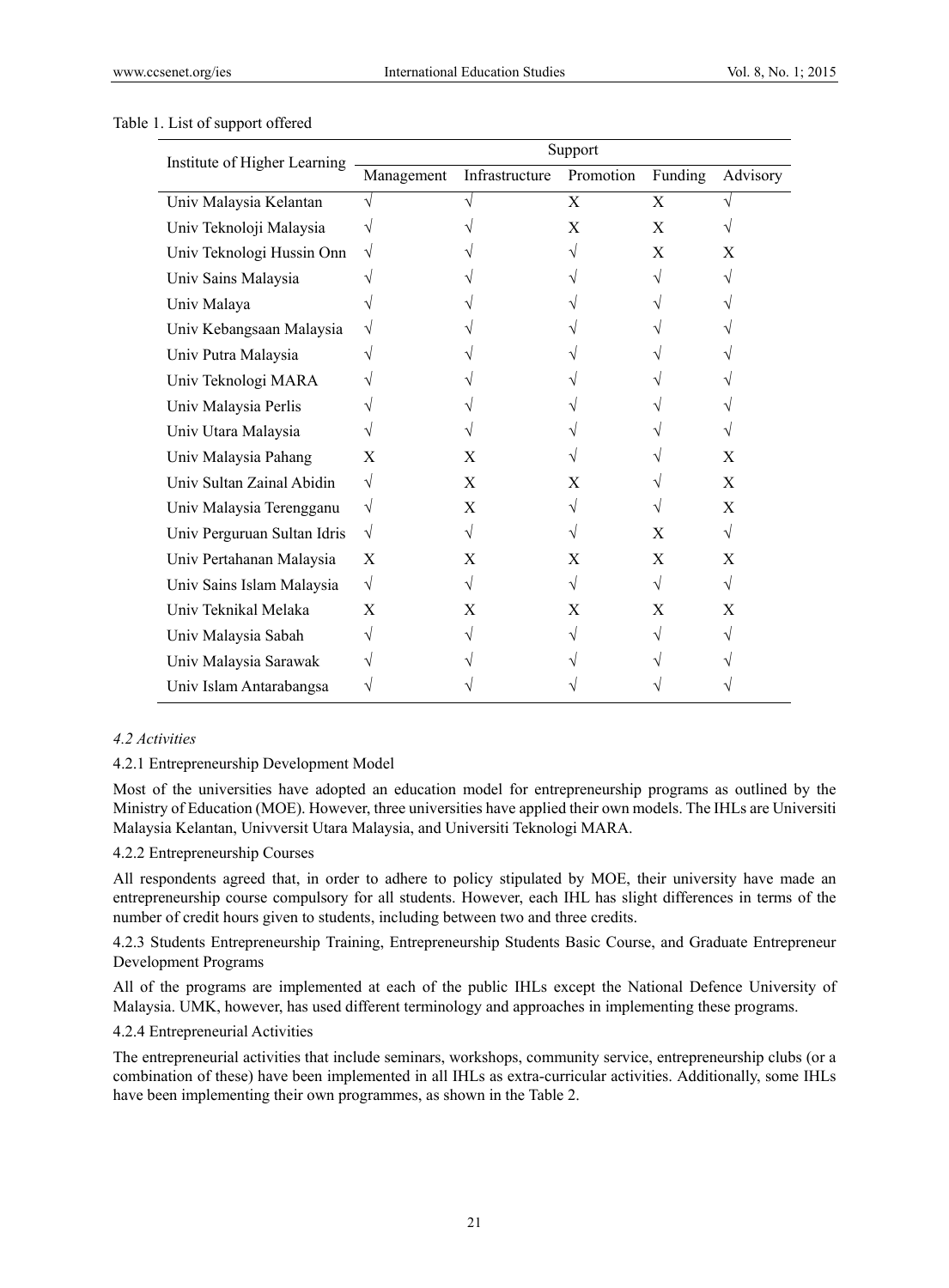| N <sub>0</sub> | IHL            | Program/Activity                                                     |
|----------------|----------------|----------------------------------------------------------------------|
|                | UMK            | PELS, CLS, SIEP, SEED, SEC.                                          |
|                | <b>USM</b>     | SIFE, SEDIA, Technopreneurs                                          |
| 3              | UiTM           | SIFE, Technology entrepreneur                                        |
| 4              | <b>UniMAP</b>  | <b>Business Game</b>                                                 |
|                | UTHM           | Ko Siswa                                                             |
| 6              | <b>UTM/UUM</b> | Student's Mall                                                       |
|                | UMS            | Business and Economy School Week, Workshop, Entrepreneurship Program |

#### Table 2. Internally developed programs

Note: PELS–Prime Entrepeneur Lecture Series, CLS–Chairman Lecture Series, SIEP–Students in Enterprise Programs, SEED –Social Enterprise and Economic Development, SEC–Student Enterprise Center, SIFE–Student in Free Enterprise

#### 4.2.5 Entrepreneurship Educators

In terms of delivery, respondents reported that half of the IHLs employ a combination of people from academic and professional/industrial backgrounds. However, some lecturers with no entrepreneurship education qualification and background have been appointed as trainers.

#### 4.2.6 Target Groups

Participants reported that all IHLs' students are the targeted groups. Almost all IPTAs set target entrepreneurship education to all students, irrespective of their discipline of study. In addition, a number of IHLs have extended the scope of entrepreneurship education to include their alumni, the rural community, and post-graduate students.

#### 4.2.7 University Policy

Fourteen public IHLs have set up policy governing the students' entrepreneurial activities, academic achievements, and students' business loans.

Out of 21 IHLs, 19 have received support in various forms for their entrepreneurship activities. The supports include help with management, infrastructure, promotion, financing, and advisory services. Furthermore, eight IHLs claimed that they are practicing scheduled monitoring on the effectiveness of the entrepreneurship education in their respective IHLs.

The findings showed that only five IHLs (UKM, UUM, UiTM, USIM and UMS) have undertaken a study on their entrepreneurship education effectiveness. Almost 50% of the IHLs have maintained and kept track of the number of their graduates who have successfully ventured into business.

The above findings indicate that entrepreneurship education has been one of the core programs in Malaysian public IHLs. However, they also indicate various approaches in the implementation of the programs. Such variance is due to the degree of emphasis the respective IHLs have given to entrepreneurship education. Therefore, Malaysia IHLs have need for a study to compare and to assess the various models currently being applied in the IHLs so that a more comprehensive entrepreneurship education model can be developed and implemented in all public IHLs.

# *4.3 Challenges Faced by IHLs*

According to the feedback, the majority of the IHLs recognize the current challenges faced in executing entrepreneurship education into the present curriculum. The challenges include lacks in soft skills, in financing, and in commitment from all parties. At the top of the list was a lack of soft skills among the students. Students following the entrepreneurship programs lacked communication skills, leadership skills, knowledge of marketing strategies, general business knowledge, and abilities in networking. The second top challenge cited was the difficulty of students to obtain loans to start their business on campus. The third top challenge was lack of commitment among IHLs' staff and students. This feedback came from five IHL participants who found that staff and students were not committed to the entrepreneurship programs. The list of challenges here is a based on the rankings of the most frequently mentioned challenges, as noted in Table 3.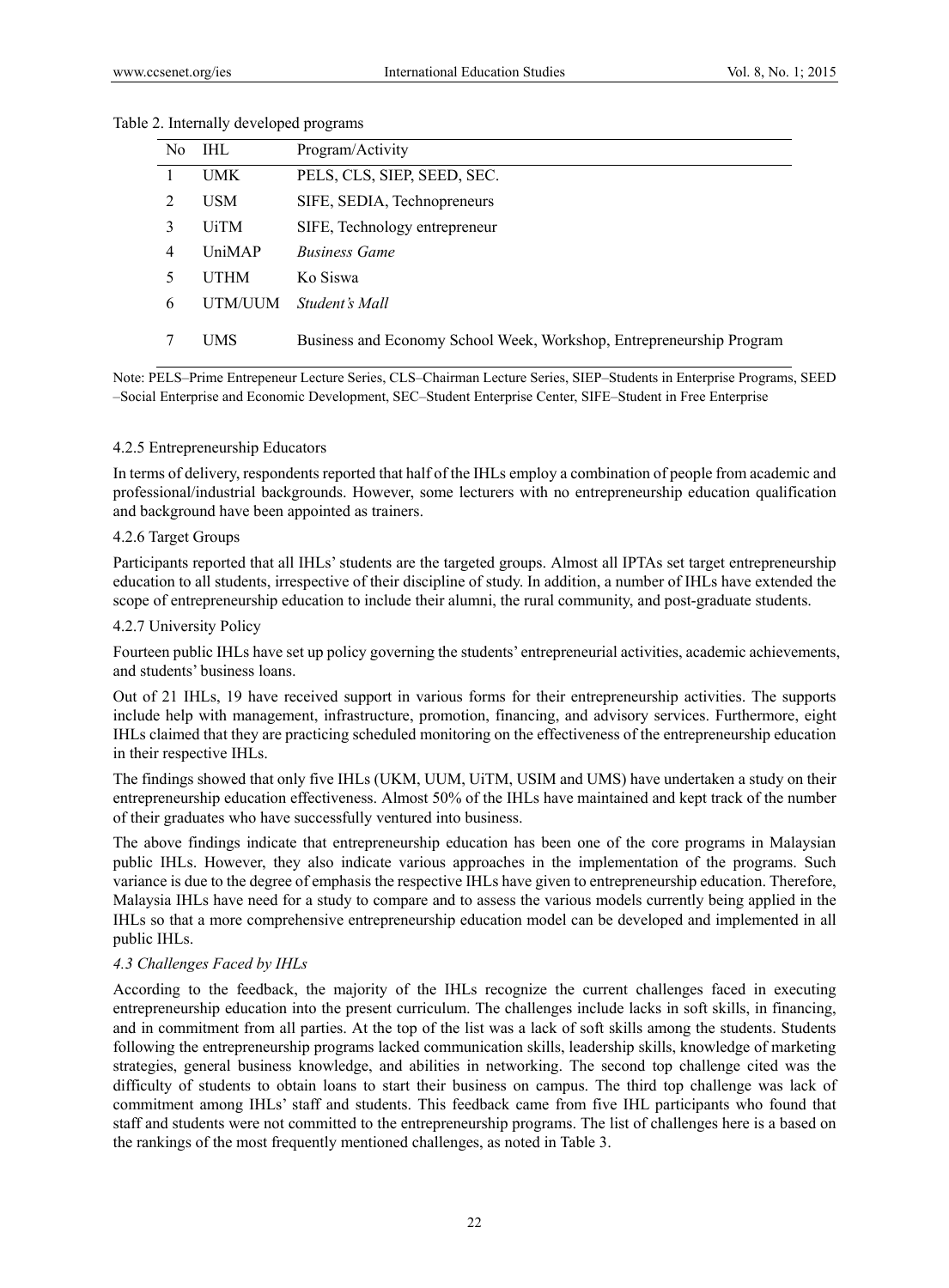|            | Most frequently mentioned              |
|------------|----------------------------------------|
| Challenges | 1. Students soft skill                 |
|            | 2. Financing                           |
|            | 3. Commitment                          |
|            | 4. Coordination among support agencies |
|            | 5. Bureaucracy                         |
|            | 6. Manager support                     |
|            | 7. Staff and student mentality         |
|            | 8. Pedagogy                            |

Table 3. List of challenges

Other challenges include the issue of coordination among support agencies, bureaucracy, and lack of management support, unfavourable mentality among staff and students towards entrepreneurship activities, and ineffectual pedagogy.

Table 4. Challenges and suggestion of solutions

| Institute of Higher Learning | Challenges                                                                                                                    | Recommendations                                                                                               |  |
|------------------------------|-------------------------------------------------------------------------------------------------------------------------------|---------------------------------------------------------------------------------------------------------------|--|
| Univ Malaysia Kelantan       | $\mathbf X$                                                                                                                   | X                                                                                                             |  |
| Univ Teknoloji Malaysia      | Lack of interest among students, capital<br>funding.<br>experience,<br>skill,<br>financial<br>management, coordination, space | Space, grant, Mentor-mentee,<br>Skill development, subsidy                                                    |  |
| Univ Teknologi Hussin Onn    | Financing,<br>networking.<br>of<br>lack<br>knowledge, mentality                                                               | Standardised term of financing,<br>knowledge,<br>financial<br>cooperation with SMIDEC and<br><b>SME Bank.</b> |  |
| Univ Sains Malaysia          | Credit bureaucracy                                                                                                            | Bridging arrangement                                                                                          |  |
| Univ Malaya                  | Staff and student lack of commitment                                                                                          | Awareness programs                                                                                            |  |
| Univ Kebangsaan Malaysia     | Leadership, communication                                                                                                     | More time, expert.                                                                                            |  |
| Univ Putra Malaysia          | Mentality                                                                                                                     | Motivation                                                                                                    |  |
| Univ Teknologi MARA          | Funding                                                                                                                       | Dedicated<br>continuous<br>fund,<br>business opportunity                                                      |  |
| Univ Malaysia Perlis         | X                                                                                                                             | X                                                                                                             |  |
| Univ Utara Malaysia          | Funding, lack of information, networking,<br>Mentality, coordination among agencies                                           | Integrated<br>program,<br>agency<br>proactive, networking creation,<br>support                                |  |
| Univ Malaysia Pahang         | Coordination, no special unit, continuity                                                                                     | Continous support                                                                                             |  |
| Univ Sultan Zainal Abidin    | No expertise. Bureaucracy, no support<br>from higher authority                                                                | TOT, establishment of special<br>unit                                                                         |  |
| Univ Malaysia Terengganu     | No special unit                                                                                                               | Coordination                                                                                                  |  |
| Univ Perguruan Sultan Idris  | Pedagogy                                                                                                                      | More time,<br>entrepreneurship<br>related subject                                                             |  |
| Univ Pertahanan Malaysia     | X                                                                                                                             | X                                                                                                             |  |
| Univ Sains Islam Malaysia    | Culture nurturing                                                                                                             | X                                                                                                             |  |
| Univ Teknikal Melaka         | $\mathbf X$                                                                                                                   | X                                                                                                             |  |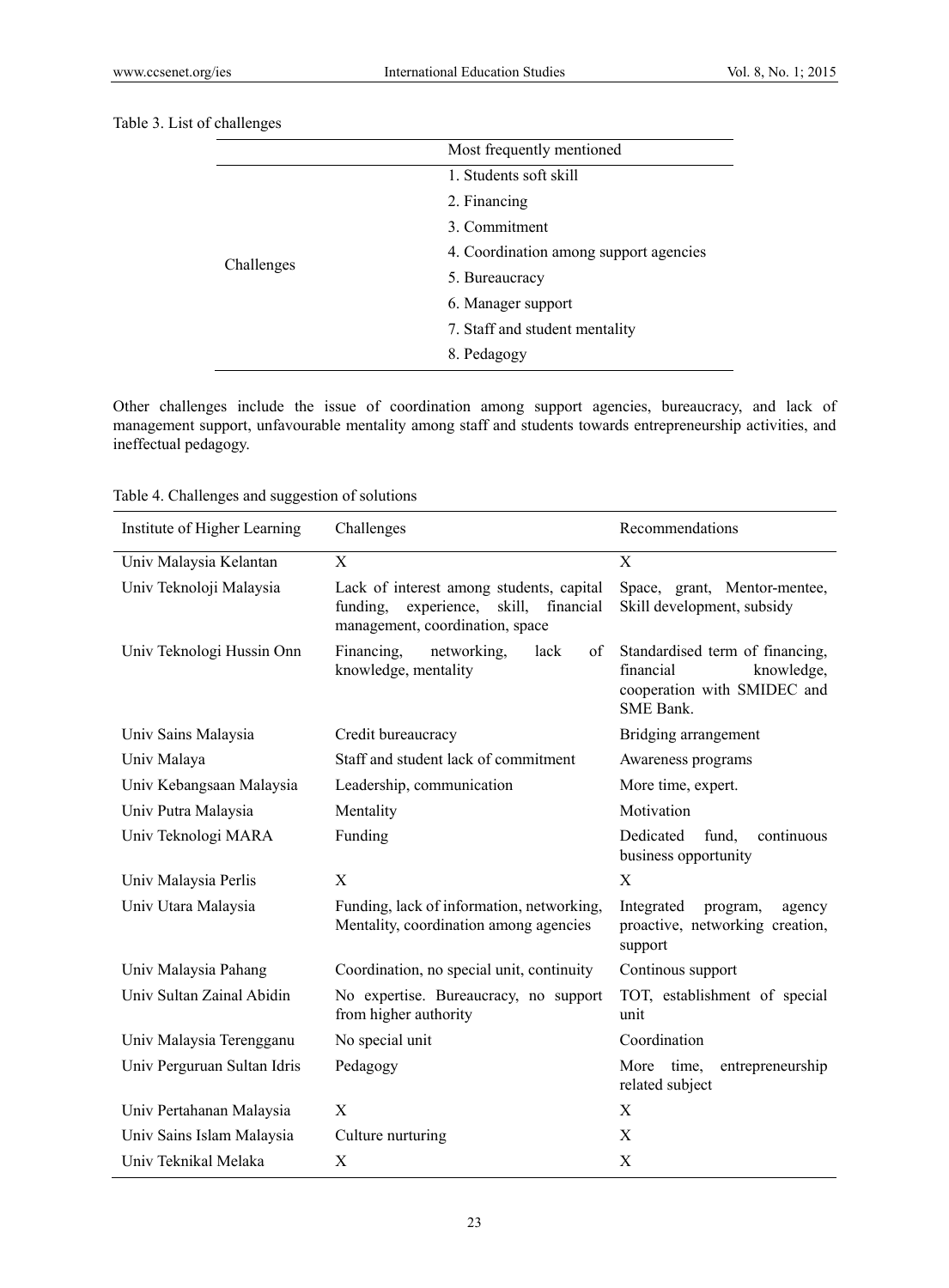| Univ Malaysia Sabah     | Lack of confidence, funding, experience,<br>marketing strategy | Curriculum revamp, continuous<br>guidance from entrepreneurs      |
|-------------------------|----------------------------------------------------------------|-------------------------------------------------------------------|
| Univ Malaysia Sarawak   | Funding, lack of experience                                    | Friendly<br>procedure,<br>enhancement of training and<br>practice |
| Univ Islam Antarabangsa |                                                                |                                                                   |

Note: X–None.

#### **5. Discussions**

The majority of Malaysia's public IHLs provide support for entrepreneurship education. The most common and popular form of support is the provision of business premises to allow students to run entrepreneurship activities. However, IHL managements do not cover some of the most critical in-business field activities for unknown reasons. The findings of this study show that a substantial number of IHLs face difficulties securing seed funding for student enterprises. In spite of this difficulty, some IHLs do offer seed capital in the form of soft loans, but the size of the funds is small. The amount allocated for seed capital by the university is small and managed by way of a revolving fund. Because they are revolving funds, their availiability depends on the repayment collected from the current borrower. The funds have constantly experienced a shortage since repayment is slow and erratic, and, as a result, the newly set up enterprise fails to secure the loan. In the worst case scenario, some IHLs experience high non-performing loans and have to stop the loan facilities. This is a common scenario happening when discussing entrepreneurship education in most IHLs. The findings of the study implicitly indicate that some IHLs are not serious in running and providing the necessary entrepreneurship support programs. Entrepreneurship is not all about selling products; the scope is wider to cover all business skills, including the individuals' hard and soft skills. Furthermore, many public IHLs do not have clear guidelines or policies related to their entrepreneurship education and activities. In the absence of student entrepreneurship policies and effective advisory services, the entrepreneurship programs will not be effective in achieving the intended goals. It is imperative for public IHLs to have clear policies as students may engage in business activities that have legal implications on them and on the university. Policies need to provide guidelines on actions that should be taken in the event that students encounter legal problems, so that such encounters will not negatively affect their studies.

Another significant finding from this study is about the trainers' skills. Some IHLs have simply been appointing trainers without considering their educational backgrounds and experiences. The results of this study indicate that some of the trainers have no qualifications to conduct entrepreneurship programs due to irrelevant education background and experience. This is a fundamental and crucial issue to ensure the success of these university's entrepreneurship programs. This phenomenon indicates that some IHLs' management do not see entrepreneurship education as a significant focal point. The management should be aware that entrepreneurship education is not only about learning the theories of business, but also it demands extensive exposure to personal practical experience, an effective pedagogical method, and an experienced and competent trainer.

The study's findings also indicate that the public IHLs have a mixed understanding of the objectives of entrepreneurship education. The majority of IHLs believe that that entrepreneurship education is to inculcate entrepreneurial characteristics to add value to graduates and to enhance the graduates' chance to attain employment. On the other hand, some IHLs' objective of entrepreneurship education is to produce entrepreneurs among their graduates. Different objectives require different pedagogy for the programs to be successful. Mixed understandings of the objective affects the uniformity in the implementation of the programs. The time has come for the highest authority, i.e. MOE, to introduce a new entrepreneurship education model that is more effective and that integrates both objectives.

Regarding the examination of the pedagogy applied by the public IHLs, the findings of this study show that the entrepreneurship education delivery system is less effective. Most of the teaching approaches are generic and fail to inculcate entrepreneurship's true value. The findings also indicate that lectures are the most common and popular methodology in the delivery of entrepreneurship education, over methods such as business simulation, role play, and case studies. Teaching methods that are teacher-centred may be appropriate in the context of explaining theoretical concepts; however, such a method is not able to provide actual experience and consequently the knowledge fails to be put into practice and students' learning experience is not maximized.

In terms of the impact of the programs, the findings indicate that there has not been a significant impact on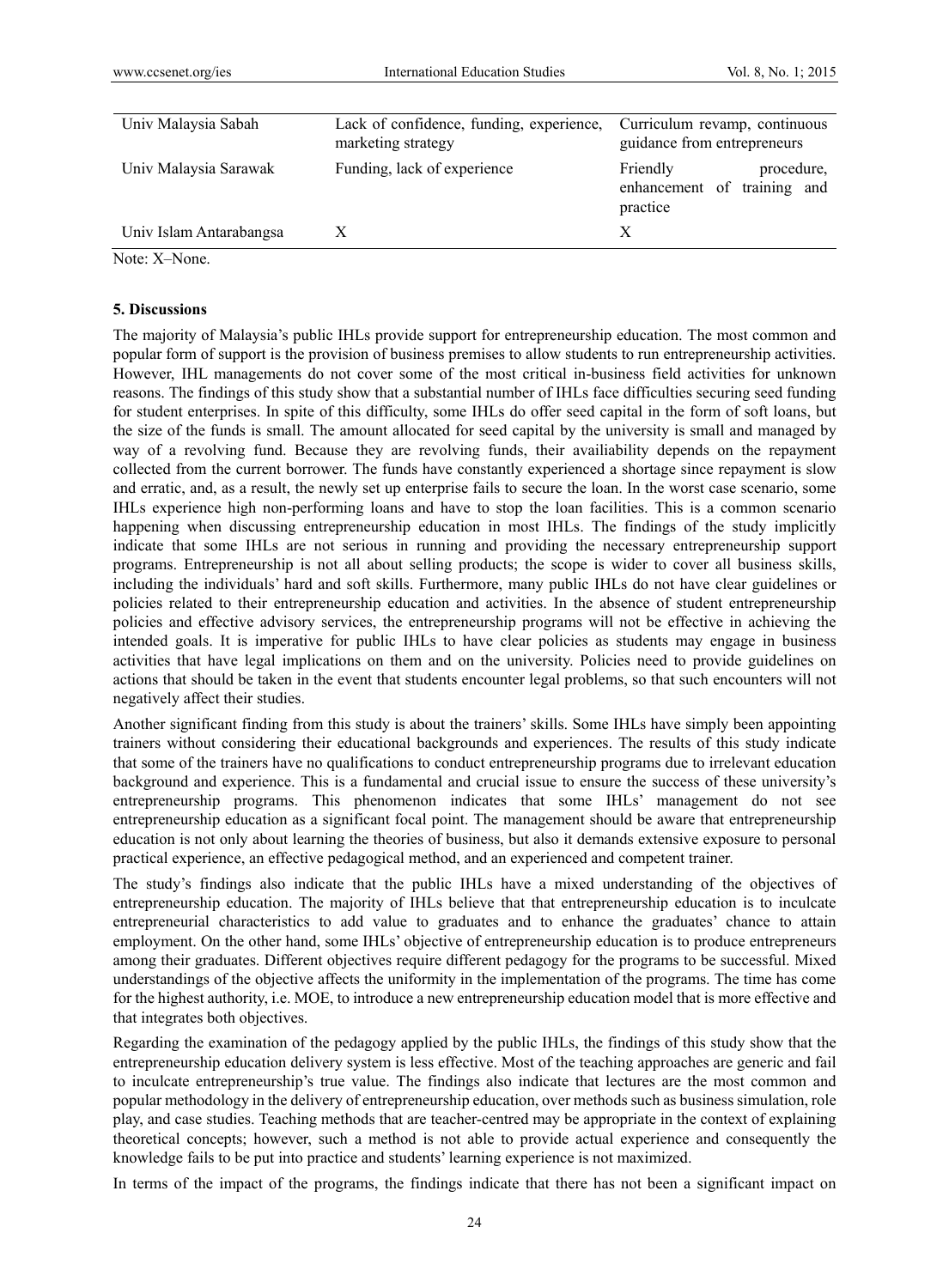graduates' tendency to choose entrepreneurship as a career. IHLs have invested a considerable sum of money in providing the resources needed for the implementation of entrepreneurship education programs and activities; however, the percentage of graduates who want to take up entrepreneurship as a career option is very low and far from achieving the target. The failure to promote entrepreneurship as a career among graduates seems to be caused by the lack of an effective entrepreneurship education model with realistic goals. Currently, most of the entrepreneurship education programs do not have specific learning outcomes and have been implemented in silos. In other words, the programs have failed to support the two prong objectives of entrepreneurship education in Malaysian public IHLs.

To summarize, the methodology used in entrepreneurship education should focus on the entrepreneur's attitudes and attribute development, which were earlier identified, such as internal locus of control, optimism, commitment and confidence, problem solving skills, and risk-taking propensity, among others. Current methods that adopt traditional teaching, such as through a theoretical framework and being examination-oriented, are less practical in efforts to attract students to venture into business after graduation. The problem is compounded when the entrepreneurial class is conducted by instructors or lecturers who are not qualified and never have been exposed to entrepreneurship training. Such a situation is awkward for someone to have to talk about entrepreneurship without having a formal education background and never having taken training or courses to enhance his or her entrepreneurial knowledge. Thus, to ensure the effectiveness of the entrepreneurship education programs, a new method of entrepreneurial teaching and learning and revision of the current curriculum should be undertaken in order to boost the understanding of the entrepreneurial process and the way to nurture an entrepreneurial attitude. The entrepreneurship curriculum needs to include courses that are geared towards the development of students' business acumens and entrepreneurial motivation. Business acumens cover financial literacy and general management, human resources management, communications, legal, and marketing skills. Entrepreneurial skills refers to the ability to assess risk and creativity and the ability to identify business opportunities. Based on the Babson College's practices, experience-based learning can improve skills and motivate students to venture into entrepreneurship. Past studies have shown that learning based on experience is more effective than the traditional way of learning. The time has come for a comprehensive model of entrepreneurship education to be formulated and implemented in order to enhance the effectiveness of entrepreneurial teaching and learning. The success of the entrepreneurship education would be the beginning of a new era of entrepreneurship as a career of choice.

#### **6. Recommendation**

Based on the above findings and discussion, this study suggests the stakeholder to introduce a new entrepreneurship education model that integrates entrepreneurship education and enterprise education. This study proposed the new model which is called Entrepreneurship Education and Enterprise Education Model or in brief the 4e Model. The graphical model is shown in Figure 1.



Figure 1. Education and enterprise education model (The 4e Model)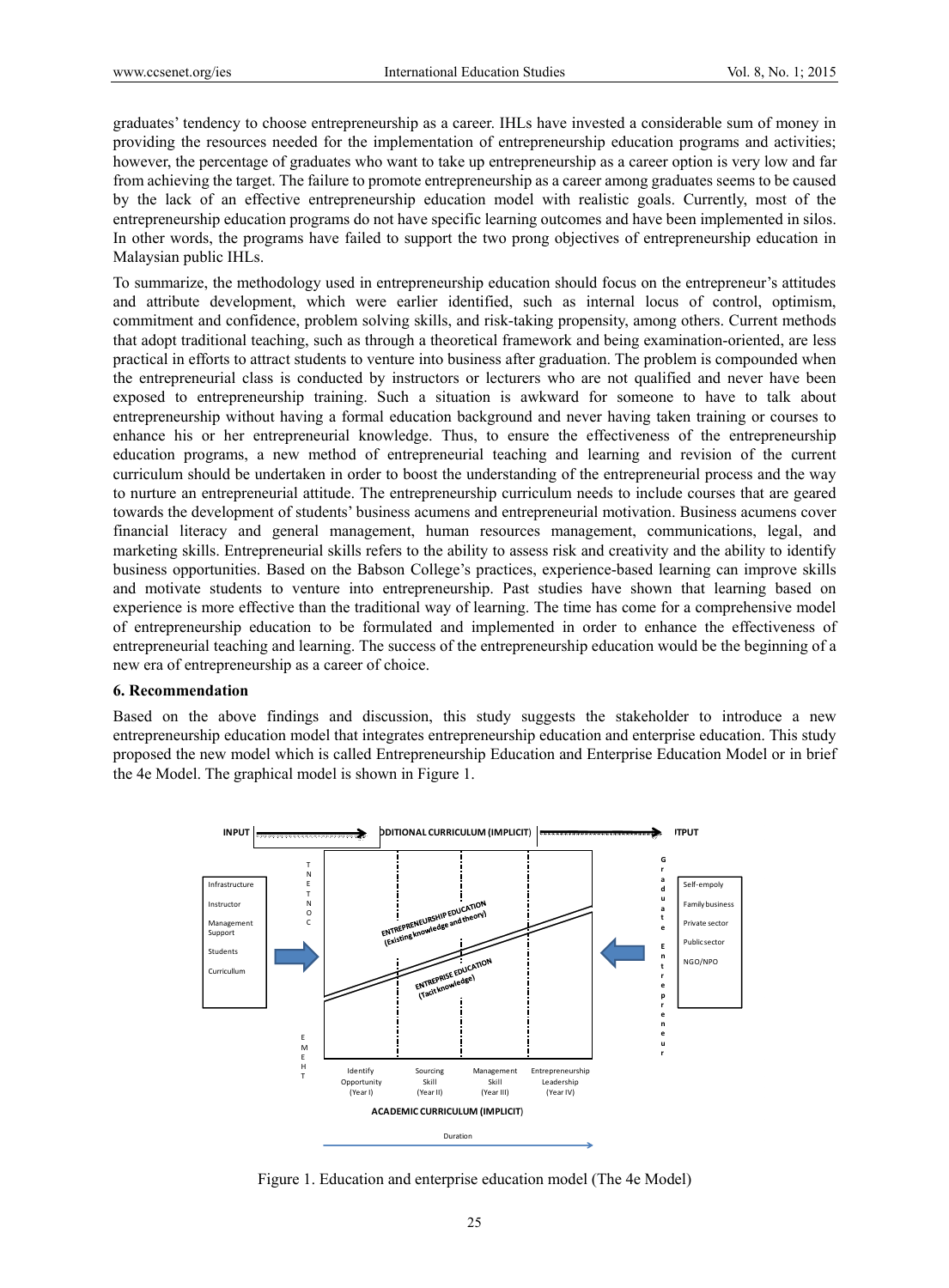The proposed model adopts the input-transformation-output process of entrepreneurial learning. The transformation process where the learning experience is maximized consists of two major components, i.e. the entrepreneurship education and the enterprise education. Entrepreneurship education refers to a curriculum designed to embed the knowledge based education and theoretical context of entrepreneurship (established knowledge and theories) in the artificial environment (classroom context). Students are exposed to entrepreneurship knowledge, such as entrepreneurial behaviour, entrepreneur mind set, attributes and entrepreneur characteristics, preparation of business plans, management of small businesses, entrepreneurship process among others. For this component, the teaching pedagogy suggested include lectures, workshops, simulations, case studies, role play and guest speakers to name a few.

The second component, i.e. Enterprise education refers to a curriculum that emphasizes on fostering and enhances students' tacit knowledge (learning for entrepreneurship in real environment or setting). The curriculum provides an opportunity for students to actually execute their proposed projects proposed and learn through observation, experience and/or discovery. This educational approach grants an opportunity for students to learn and make decisions. Students are exposed to take responsibility and risk assessment on every action taken. Implicitly, learning by experience would boost their confidence level and practice the prudent concept in their work despite of the outcome of their decision (failure or success). New knowledge gained from this process which known as tacit knowledge is very valuable and would be useful in future.

| <b>Entrepreneurship Education</b>                                                             | <b>Enterprise Education</b>                                                                                                     |  |
|-----------------------------------------------------------------------------------------------|---------------------------------------------------------------------------------------------------------------------------------|--|
| of<br>delivery<br>existing<br>Emphasise<br>on the<br>entrepreneurship theories and knowledge  | Emphasise on the cultivation of tacit knowledge<br>through actual experience and business practices<br>in self-selected project |  |
| Artificial setting or environment                                                             | Real setting or environment                                                                                                     |  |
| Knowledge is learned                                                                          | Knowledge is practiced                                                                                                          |  |
| Instructors may non-practitioners                                                             | Learning through observation, experience and<br>discovery, guided by practitioners                                              |  |
| Only able to create interest and understanding                                                | Able to create entrepreneurs among graduates                                                                                    |  |
| Hardly to measure the student's competency level<br>as its subjective nature                  | The level of competency can be objectively<br>measured                                                                          |  |
| Pedagogy-lectures and tutorial, case<br>study,<br>simulation, role play and invited speakers. | Pedagogy-enterprise learning, entrepreneurship<br>week, field work, student mall and business<br>incubator.                     |  |

Table 5. The difference between entrepreneurship education and enterprise education

# *6.1 The Rationale for the Proposed 4e Model*

The 4e Model is the combination of theoretical and experiential learning. The traditional entrepreneurship education alone is less effective to develop entrepreneurial competencies. The traditional way of teaching only fit when the audience is attracted on the knowledge, but do not have the opportunity to put into practice. No doubt entrepreneurship education is important, however, without enterprise education which focus on learning through experience, the objective to develop enterprising graduates is amidst.

The 4e Model clearly categorises the contents based on level of study for both entrepreneurship and enterprise education. In general, the level of study is divided into four phases. At the beginning level, the curriculum is focusing more on entrepreneurship education and decreasing along the period of study. Subsequently, towards the end of the study, students are exposed more to enterprise education to allow for implementation of the business plan which was prepared in the earlier level.

The success of the 4e Model very much depends on the quality of input and methodology applied in the teaching and learning process. The inputs among others include infrastructure, lecturer/instructor, administrative support, curriculum and students. The 4e Model applies outcome based learning approach where the learning outcomes and entrepreneurial competencies can be measured objectively. The objective measurement made is based on evidence-based learning as compared to psychometric test which is too subjective. The 4e Model requires students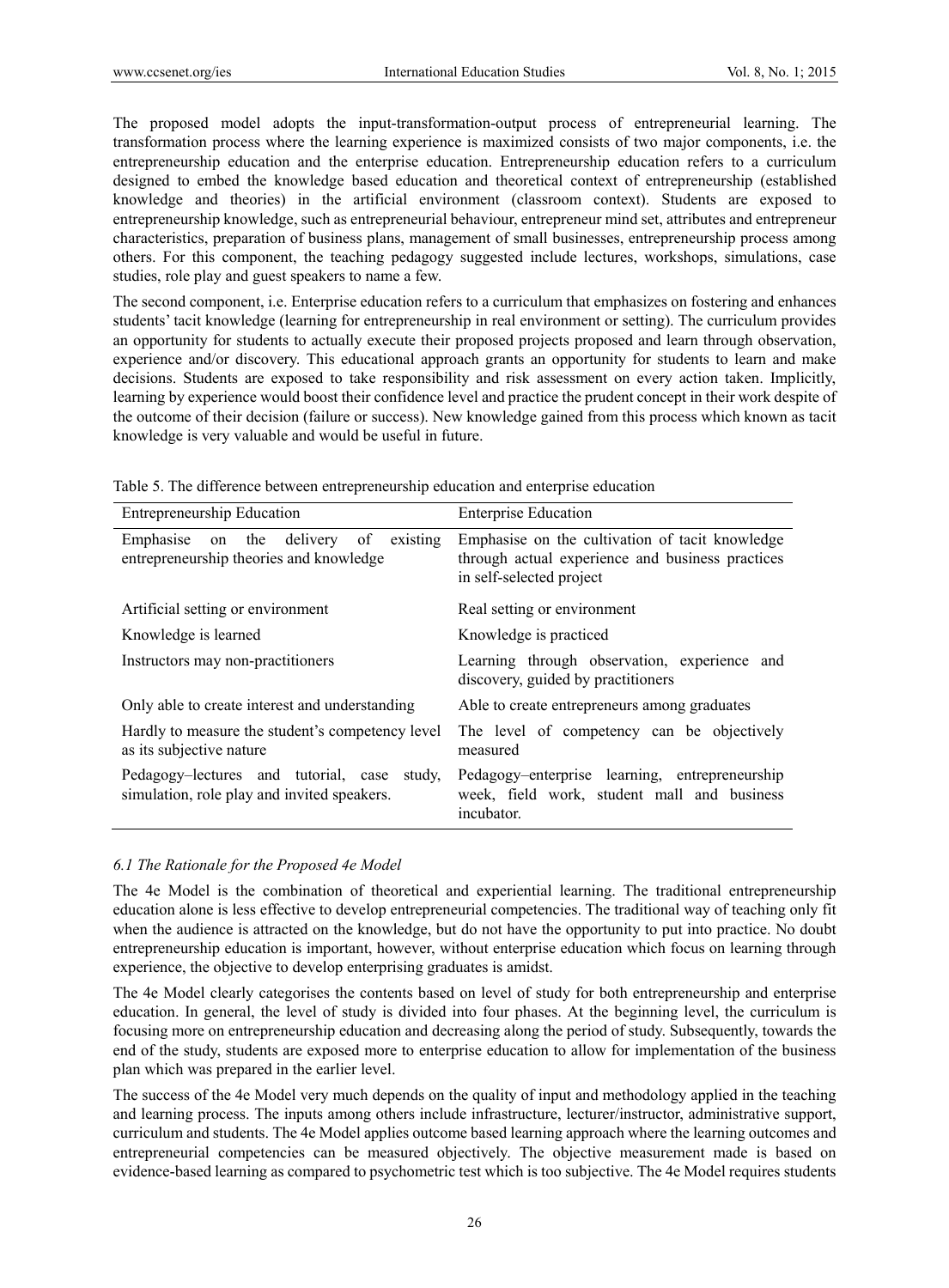to keep evidence into a personal folio, then evaluated by the academic advisor at the end of the semester. For students, the folio is a conclusive evidence for involvement in entrepreneurial activities during their study and would be very helpful during job interviews. By using the outcome based learning, the assessment of the goal achievement is far more credible and reliable.

The 4e Model outlined the characteristic of the entrepreneurial graduates. The dispositional characteristics among others, are leadership, creative, innovative, dare to take calculated risks, persuasive, opportunity driven, integrity and with excellent communication skills. The model would also help to develop self- confidence among students by nurturing internal locus of control and positive affectivity. Preparing graduates with these attributes would enhance their entrepreneurial ability and competency. The 4e Model does not propagate creating a new venture is a must for graduates, but offer options and alternative routes for them to make a choice. Graduates may decide later whether to be self-employed, engage in the family business, or work with private or public sector or with non-governmental organisations (NGOs). Regardless of their choice of career, the most important is that graduates are able to apply and implement their entrepreneurial knowledge and skills in their new working environment thus benefiting the organization and society.

#### **7. Conclusion**

This paper provides an overview of the implementation of entrepreneurship education in all local IHLs. The information gathered is of paramount importance in reviewing the existing education model that leads to the proposal of new comprehensive entrepreneurship education model to be implemented by Malaysia's IHLs. The success of the proposed 4e Model depends crucially on the commitment and seriousness of the stakeholders involved. It should be noted that among the critical success factors for the 4e Model are (1) a conducive entrepreneurship ecosystem in IHLs, (2) strong support from the IHLs' management and stakeholders, (3) a clear policy on the entrepreneurial activities in IHLs, (4) commitment from members of faculty, departments, and units, and (5) an entrepreneur-friendly support system. Finally, the 4e Model is set to act as a guideline to inculcate entrepreneurial characteristics among graduates. These are the graduates who are opportunity seekers and job creators. As a conclusion, the successful implementation of the proposed model would lead to public IHLs being recognised as the best place to generate entrepreneurial human capital for the country.

#### **References**

- Cheng, M. Y., Chan, W. S., & Mahmood, A. (2009). The effectiveness of entrepreneurship education in Malaysia. *Education + Training, 1*(7), 555-566. http://dx.doi.org/10.1108/00400910910992754
- Dahlan, I., Hakimin, Y., & Azwin, N. (Eds.). (2010). *The relationship between tacit knowledge and entrepreneurial orientation among university students* (Vol. 1). Kelantan: Universiti Malaysia Kelantan.
- Dhliwayo, S. (2008). Experiential learning in entrepreneurship education. A prospective model for South Africal tertiary institutions. *Education + Training, 50*(4), 329-340.
- Drucker, F. P. (1994). *Innovation and entrepreneurship*. Butterworth-Heinemann, Oxford.
- Fayolle, A., & Gailly, B. (2008). From craft to science: Teaching models and learning processes in entrepreneurship education. *Journal of European Industrial Training, 32*(7), 569-593. http://dx.doi.org/10.1108/03090590810899838
- Gorman, G., Hanlon, D., & King, W. (1997). Some research perspective on entrepreneurship education, enterprise education and education for small business management: A ten year literature review. *International Small Business Journal, 15*(3), 56-77. http://dx.doi.org/10.1177/0266242697153004
- Jones, C., & English, J. (2004). A contemporary approach to entrepreneurship education. *Education + Training, 46*(8/9), 416-423. http://dx.doi.org/10.1108/00400910410569533
- National SME Development Council. (2007). *SME Annual Report 2007*. Kuala Lumpur.
- Nurmi, P., & Paasio, K. (2007). Entrepreneurship in Finnish universities. *Education + Training, 49*(1), 56-66. http://dx.doi.org/10.1108/00400910710729884
- Pretorius, M., Nieman, G., & van Vuuren, J. (2005). Critical evaluation of two models for entrepreneurial education: An improved model through integration. *International Journal of Educational Management, 19*(5), 413-427. http://dx.doi.org/10.1108/09513540510607743
- Tan, S. S., & Ng, F. C. K. (2006). A problem-based learning approach to entrepreneurship education. *Education + Training, 48*(6), 416-428. http://dx.doi.org/10.1108/00400910610692606
- Van Vuuren, J., & Nieman, G. (1999). *Entrepreneurship education and training: A model for syllabi/curriculum*